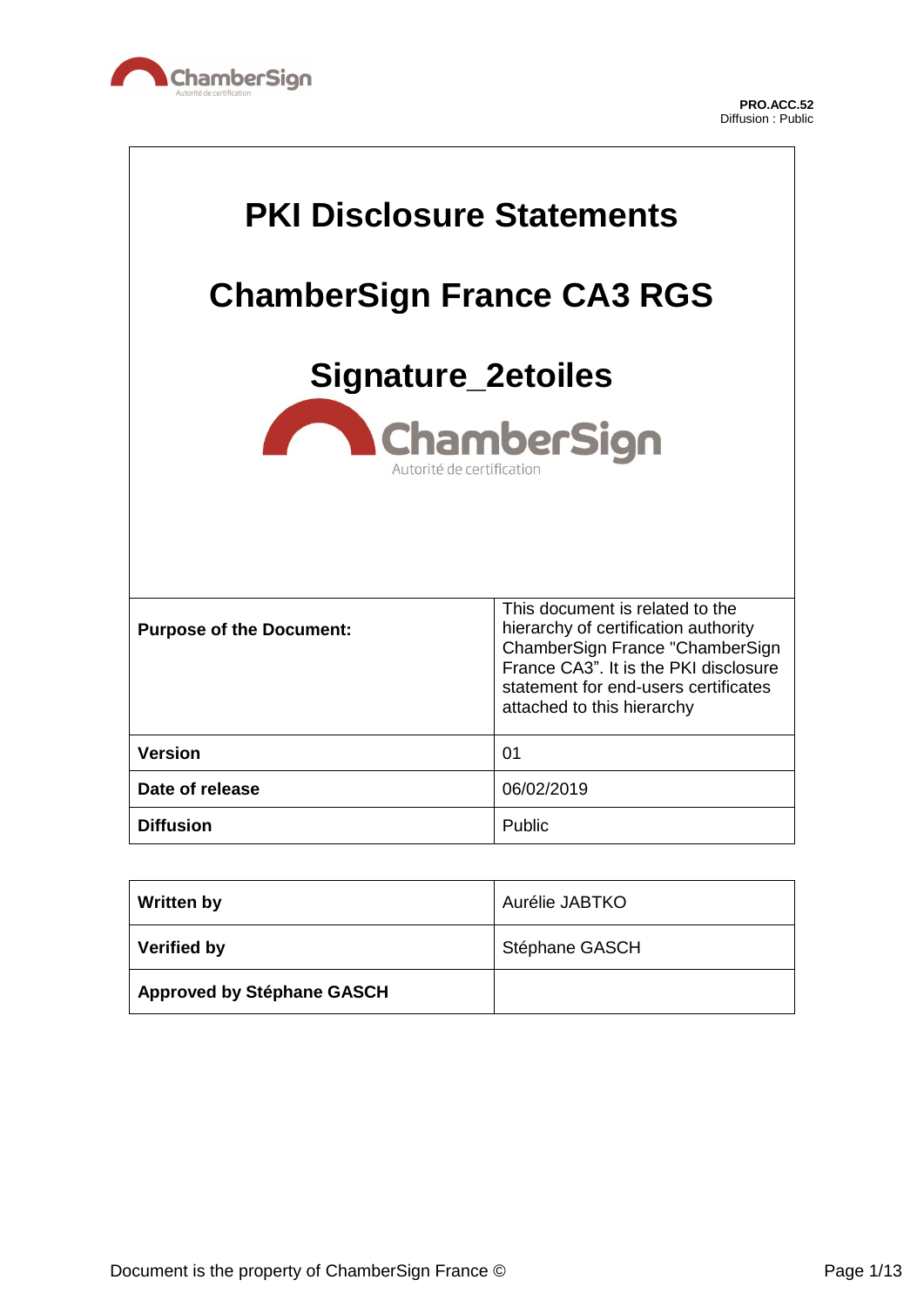

| <b>Record of versions</b> |                          |
|---------------------------|--------------------------|
| Version                   | Nature of the evolutions |
| 01                        | Creation                 |
|                           |                          |
|                           |                          |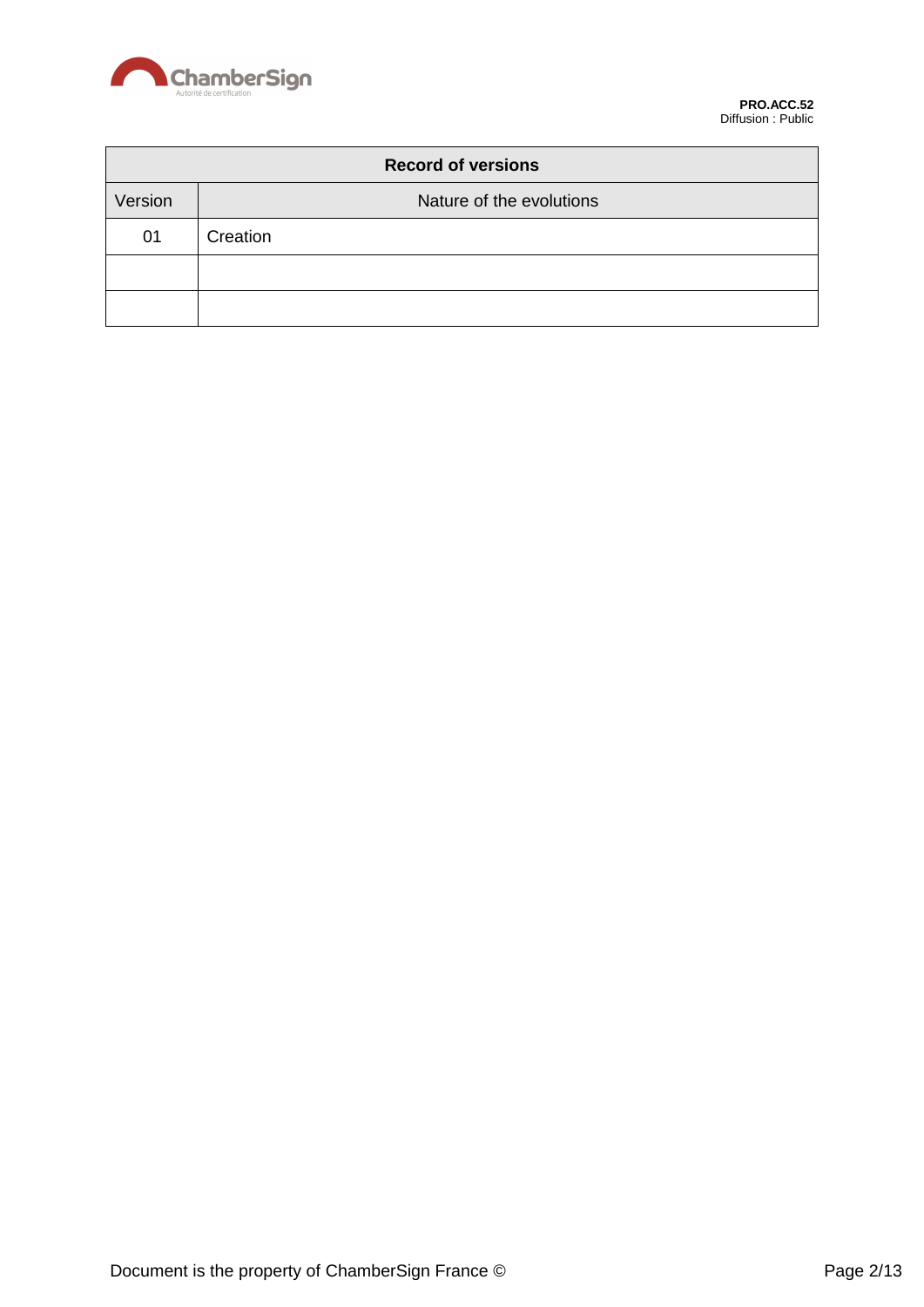

#### **Warning**

This document is protected by the French Code of Intellectual Property of 1<sup>st</sup> July 1992, including those relating to literary and artistic property and copyrights, as well as all applicable international conventions. These rights are the exclusive property of **ChamberSign France**. The reproduction, representation (including the publication and distribution), in whole or in part, by any means (including electronic, mechanical, optical, photocopying, computer), not previously authorized in writing by **ChamberSign France** or assigns, is strictly prohibited.

Rightly, according to the article L.122-4 of the Intellectual Property Code "Any representation or reproduction in whole or in part without the consent of the author or his successors in title or in title is unlawful".

Exceptionally, the Code of the Intellectual Property authorizes, according to the article L.122- 5 of the Code, on the one hand, that Copies or reproductions strictly reserved for the private use of the copier and not intended for collective use"; on the other hand, that analyzes and short quotes for the purpose of example and illustration.

This representation or reproduction, by any means whatsoever, constitutes an infringement punishable by articles L. including 335-2 of the Intellectual Property Code.

This document, property of **ChamberSign France**, may be granted by licensing all private or public entities who wish to use as part of their certification services.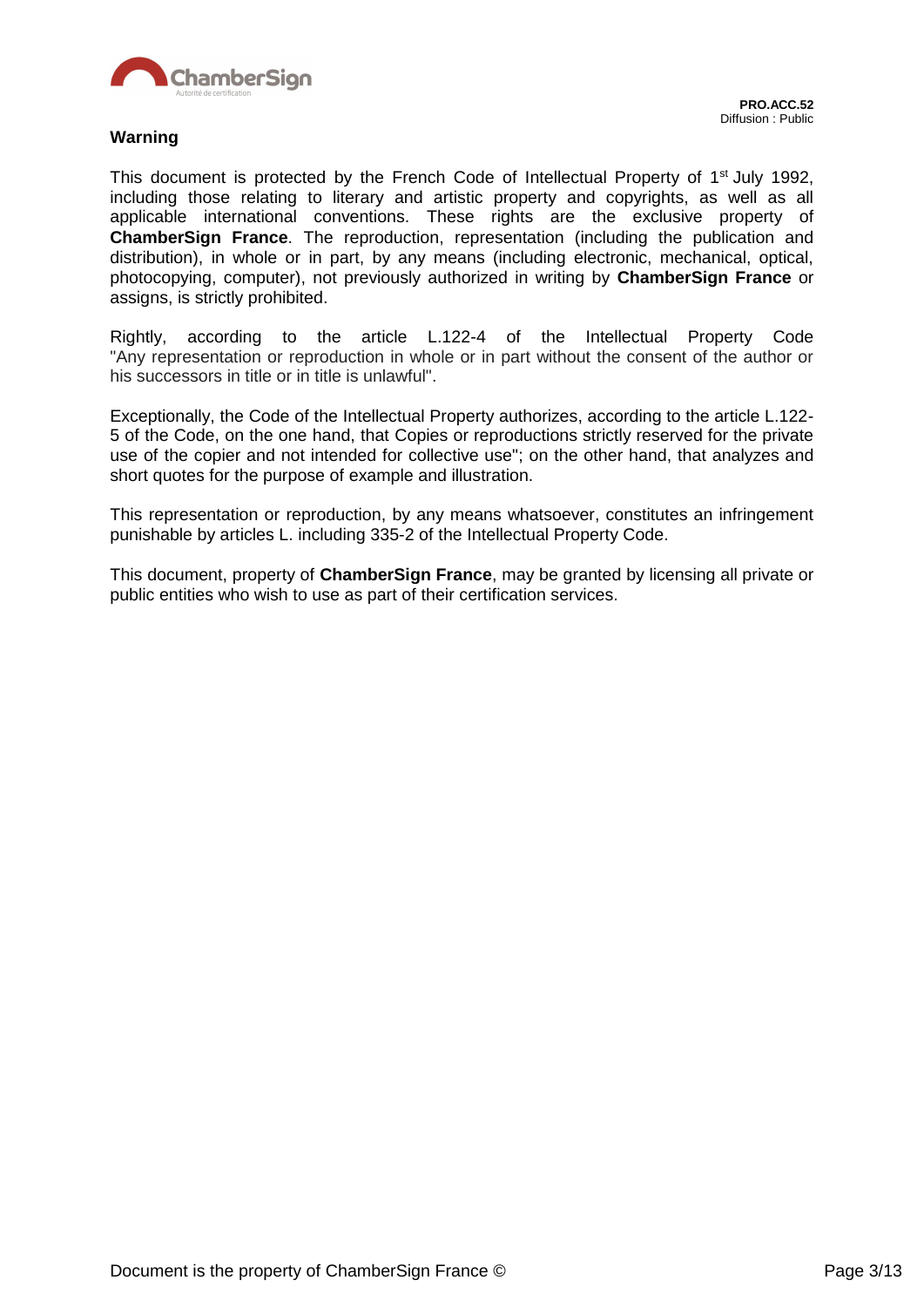

| <b>Statement types</b>                                | <b>Statement descriptions</b>                                                                                                                                                                                                                                                                                                                                                                                                                                                                                                                                                                                                                                                                                                                                                                                                                                           |  |
|-------------------------------------------------------|-------------------------------------------------------------------------------------------------------------------------------------------------------------------------------------------------------------------------------------------------------------------------------------------------------------------------------------------------------------------------------------------------------------------------------------------------------------------------------------------------------------------------------------------------------------------------------------------------------------------------------------------------------------------------------------------------------------------------------------------------------------------------------------------------------------------------------------------------------------------------|--|
| TSP contact info:                                     | Any questions or comments about these CPS can be sent by email to the following address:<br>qualite@chambersign.fr                                                                                                                                                                                                                                                                                                                                                                                                                                                                                                                                                                                                                                                                                                                                                      |  |
| Certificate type, validation<br>procedures and usage: | Cryptographic media's subjects are qualified by ANSSI to the level required by the RGS. Key pairs of subject are<br>not escrowed or backuped. Cryptographic media containing the key pairs are only activated after entering an<br>activation code (PIN code) fully controlled by the subject which must be keeping secret under his exclusive<br>control. The activation data corresponds to PINs cryptographic media, which are personalized by subjects when<br>customizing their media which they must not communicate to anyone. The various components of the PKI are not<br>aware of this code at any moment.                                                                                                                                                                                                                                                    |  |
|                                                       | Usage is the electronic signature data by the subject of the certificate (to sign). Such electronic signature brings,<br>besides the authenticity and integrity of data and signed, the manifestation of consent of the signatory for the<br>content of these data.<br>Moreover, ChamberSign France may be forced to issue test certificates. These test certificates are identified as<br>such in their DN by the explicit mention TEST. They are covered by any warranty by ChamberSign France and<br>they must never be used for purposes other than for testing purposes. In the late stages of testing, these<br>certificates are revoked.                                                                                                                                                                                                                         |  |
|                                                       | Certificates issued in accordance to these Terms of service contain the following OID: 1.2.250.1.96.1.8.1.3                                                                                                                                                                                                                                                                                                                                                                                                                                                                                                                                                                                                                                                                                                                                                             |  |
|                                                       | The certificates identify the following information for natural persons:<br>field Description<br>DN encoded in UTF8String<br>countryName ISO code on 2 letters (see ISO3166-1) of the country of the competent authority with which the<br>entity is officially registered (commercial court, ministry, etc.)<br>organizationName official name of the entity (corporate name of the registered office)<br>organizationalUnitName national identifier of the structure among:<br>• For entities based in mainland France and overseas territories: 0002 << N ° SIRET on 14 characters >><br>• For entities based in New Caledonia: S540 << $N \circ$ RIDET on 9 characters maximum >><br>• For other entities based in a country of the European Community: S << 3-digit country ISO3166-1 code >> <<<br>14-digit EU VAT number >><br>The field can be iterated 3 times |  |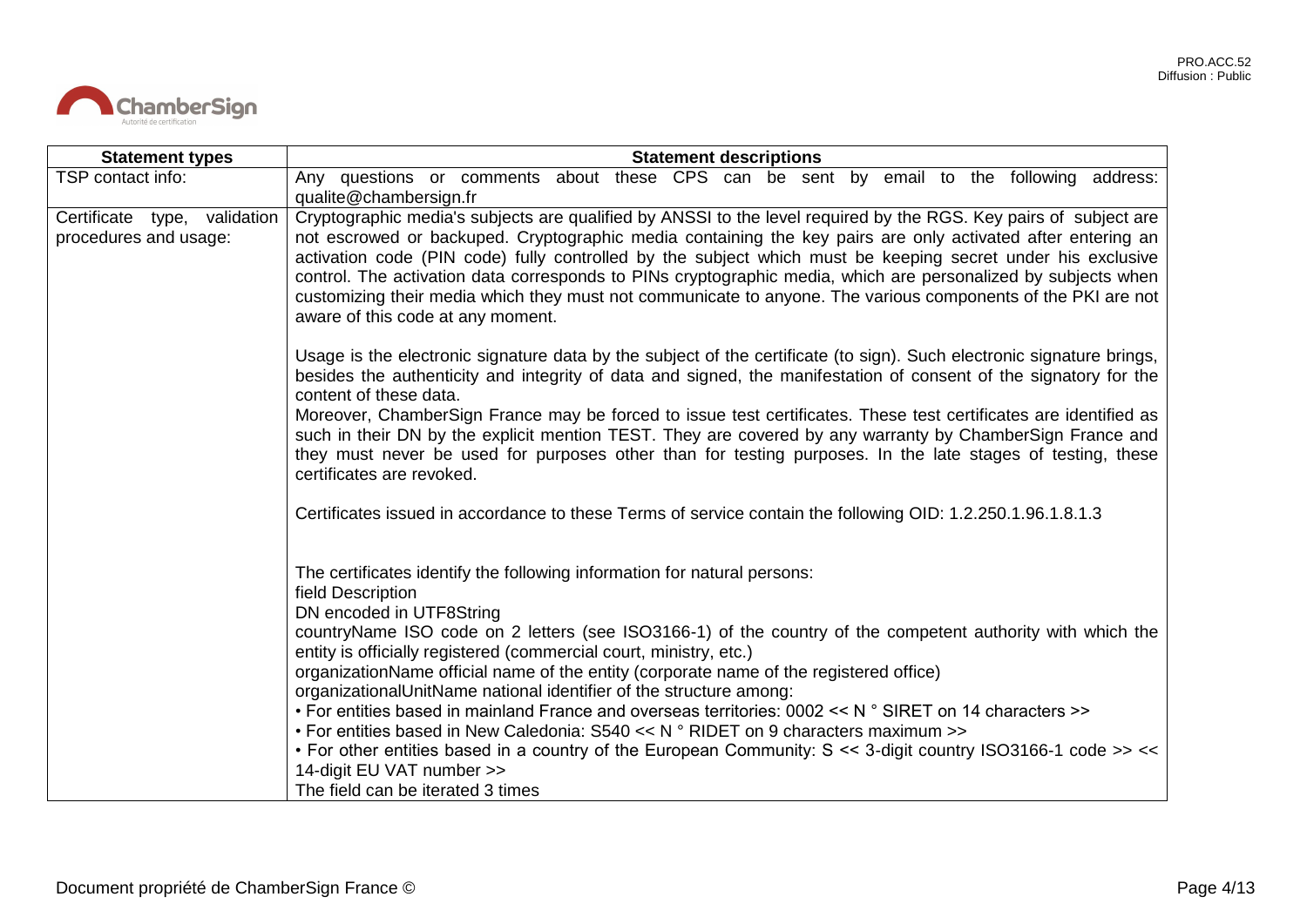

| organizationIdentifier The official registration number of the service provider in accordance with [EN_319_412-1]<br>clause 5.1.4. In France, this registration number may also consist of the prefix "SI: FR-" followed by the number<br><b>SIREN or SIRET</b><br>Identifier of the entity with which the subject is linked<br>VAT <country code=""> - <intracommunity number="" vat=""><br/>• NTR <country code=""> - <siren number=""><br/>locality city where the subject's establishment is located<br/>surName Name of the subject<br/>givenName Firstname1 (, firstname2, firstname3 )<br/>The different names are mentioned in the order indicated on the identity document presented at the time of<br/>registration and the copy of which is kept in the registration file.<br/>commonName Firstname1 (, Firstname2, Firstname3, ) NAME<br/>The different names are mentioned in the order indicated on the identity document presented at the time of<br/>registration and the copy of which is kept in the registration file.<br/>title if applicable, function of the subject within its structure<br/>serialNumber 4-digit sequential number to process homonymy cases<br/>By default, the value of this attribute is "0001". If a subject with all other attributes of the DN are identical</siren></country></intracommunity></country> |
|---------------------------------------------------------------------------------------------------------------------------------------------------------------------------------------------------------------------------------------------------------------------------------------------------------------------------------------------------------------------------------------------------------------------------------------------------------------------------------------------------------------------------------------------------------------------------------------------------------------------------------------------------------------------------------------------------------------------------------------------------------------------------------------------------------------------------------------------------------------------------------------------------------------------------------------------------------------------------------------------------------------------------------------------------------------------------------------------------------------------------------------------------------------------------------------------------------------------------------------------------------------------------------------------------------------------------------------------------------|
| (countryName, organizationName, organizationIdentifier, organizationalUnitName, and commonName) has<br>already been registered, the value of the serialNumber attribute for the new subject changes to "0002" and so on.<br>Certificate request files, containing the key pair to be certified, are sealed using the corresponding key pair.                                                                                                                                                                                                                                                                                                                                                                                                                                                                                                                                                                                                                                                                                                                                                                                                                                                                                                                                                                                                            |
| Information regarding the structure on which the subject is attached are subject to verification upon registration<br>(existence, validity, ).                                                                                                                                                                                                                                                                                                                                                                                                                                                                                                                                                                                                                                                                                                                                                                                                                                                                                                                                                                                                                                                                                                                                                                                                          |
| The identity of the subject or person in charge of certicate is verified through verification of official identity<br>documents during a face-to-face.<br>Following validation of the certificate request file by the PKI registration function, the process consists to give by                                                                                                                                                                                                                                                                                                                                                                                                                                                                                                                                                                                                                                                                                                                                                                                                                                                                                                                                                                                                                                                                        |
| hand a wide cryptographic media to the subject or the person in charge of the certificate, uniquely identified and<br>linked to the subject, which will be customized under the control of subject: personalization of the activation code<br>(PIN code), generating the key pair in the subject, sending the key pair to the certificate generation function,<br>downloading the generated certificate on the media.                                                                                                                                                                                                                                                                                                                                                                                                                                                                                                                                                                                                                                                                                                                                                                                                                                                                                                                                   |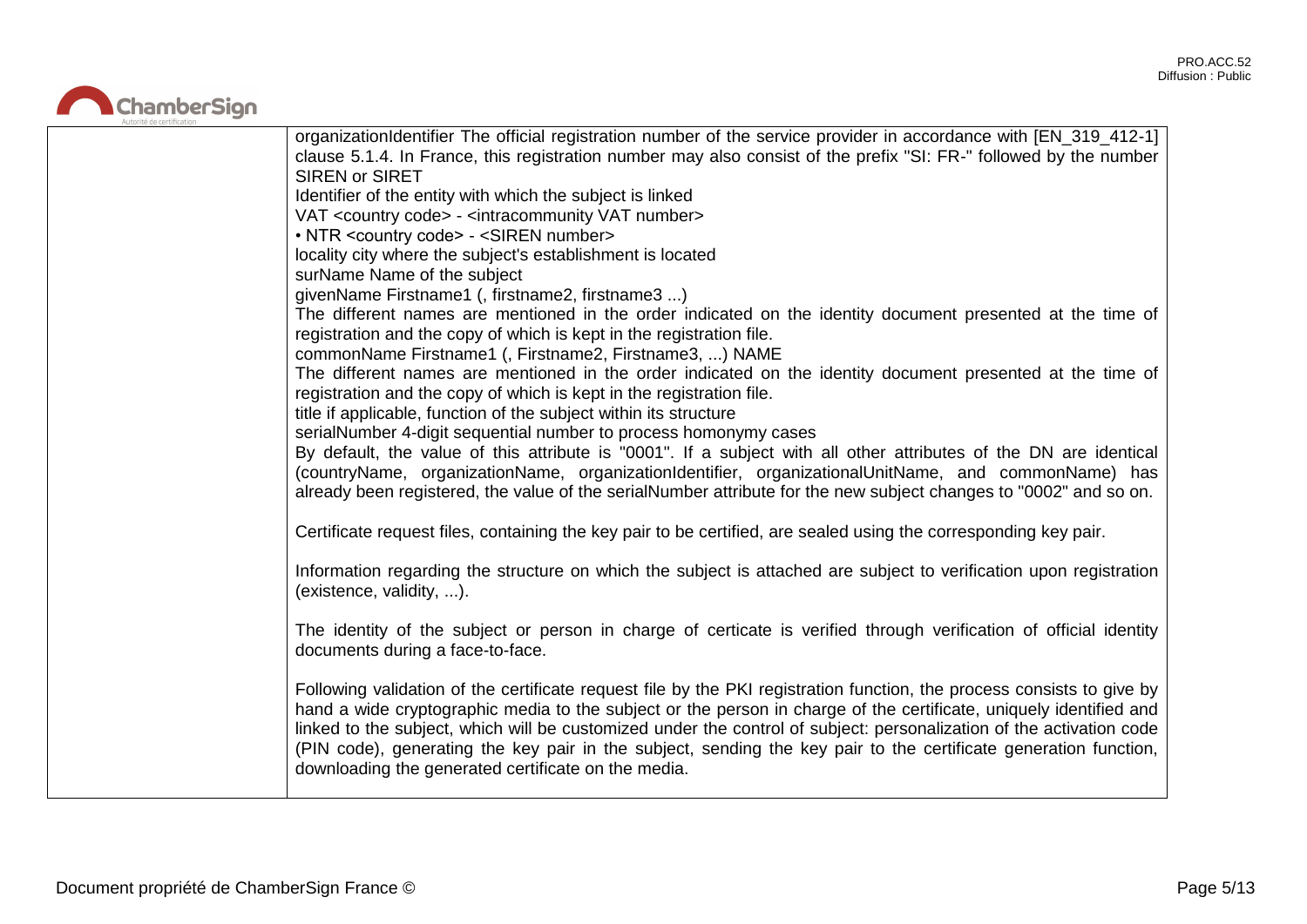

| The certificate is accepted explicitely by the subject or person in charge of certificates at the delivery time.<br>The subject or the person in charge of certificates accepted his certificate by signing with his new certificate an<br>acceptance form online.                                                                                                                                                                                                                                                                          |
|---------------------------------------------------------------------------------------------------------------------------------------------------------------------------------------------------------------------------------------------------------------------------------------------------------------------------------------------------------------------------------------------------------------------------------------------------------------------------------------------------------------------------------------------|
| The first renewal, if authorized by the regulations at the time of expiry date of the certificate to be renewed, can<br>be performed online if it takes place before the expiry date of the corresponding certificate. The subject or the<br>person in charge of certificates confirms that information related to certificate renewal is always accurate. The<br>next renewal is carried out following the initial registration procedure. The renewal after revocation is carried out<br>according to the initial registration procedure. |
| The main cause for the issuance of a new certificate and the corresponding key pair is the end of validity of the<br>certificate. The validity period of certificates provided by ChamberSign France is three (3) years. The key pairs<br>must be effectively periodically renewed to minimize the risk of cryptographic attack.                                                                                                                                                                                                            |
| A renewal can also be made in advance, following a declared event or incident by the subject or the person in<br>charge of certificates, the most frequent being the loss, theft or malfunction of cryptographic media. In this case<br>the renewal is, for the subject or the person in charge of certificates, to redo an initial application.                                                                                                                                                                                            |
| A modification of the information contained in the certificate also involves the issuance of a new certificate (with<br>renewal of the key pair).                                                                                                                                                                                                                                                                                                                                                                                           |
| Dans tous ces cas la délivrance d'un nouveau certificat est réalisée de manière identique au processus de<br>délivrance initiale. Seule la phase d'enregistrement peut différer pour un renouvellement. Par exemple seuls<br>quelques documents peuvent ne pas être demandé (acte de nomination du RL notamment).                                                                                                                                                                                                                           |
| Any revocation request is subject to an applicant authentication and verification of his authority.                                                                                                                                                                                                                                                                                                                                                                                                                                         |
| There can be no certificate suspension. Only the final certificate revocation can be performed. ChamberSign<br>France ensures the availability of the revocation status at any time and beyond the certificate validity period by<br>implementing the following measures:<br>. Publication without a time limit of revoked certificates in the CRL published.                                                                                                                                                                               |
| The following circumstances may cause the revocation of a certificate:<br>• the certificate key pair is lost, stolen, unusable (malfunction of support), compromised or suspected compromise                                                                                                                                                                                                                                                                                                                                                |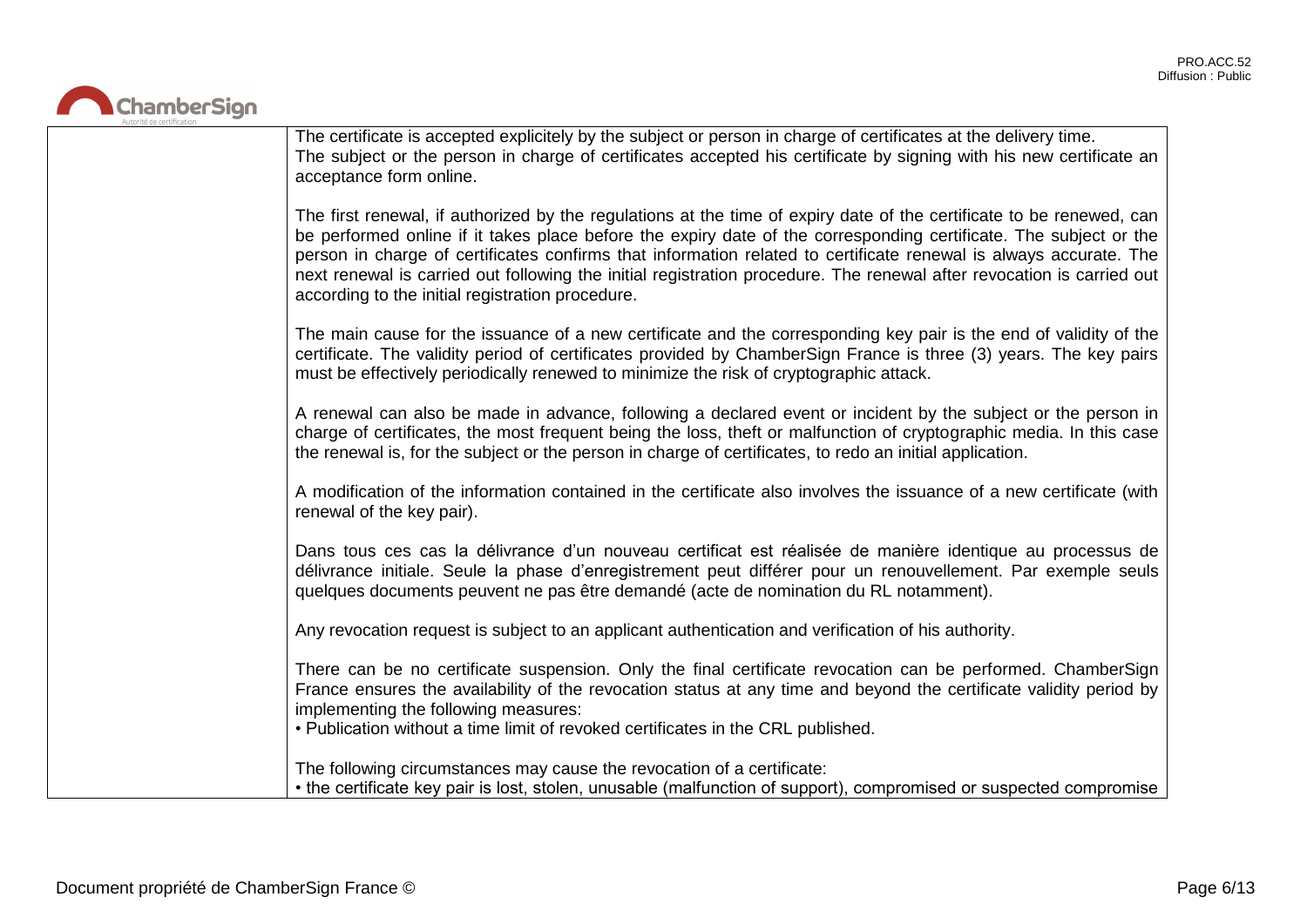# ChamberSign

|                             | (request of the subject itself);<br>• information or attributes of the subject contained in the certificate is no longer valid or no more consistent with<br>the intended use of the certificate, this before the normal expiry of the certificate;<br>• cryptographic algorithms used are obsolete and are no longer considered safe;<br>• it has been shown that the subject has not respected the applicable terms of use of the certificate;<br>• the CA certificate is revoked (which results in the revocation of certificates signed by the corresponding key<br>pair);<br>• the subject no longer meets the professional requirements (cessation of activity, death).<br>The causes of revocation are never published.                                                                                                                                                                                               |
|-----------------------------|------------------------------------------------------------------------------------------------------------------------------------------------------------------------------------------------------------------------------------------------------------------------------------------------------------------------------------------------------------------------------------------------------------------------------------------------------------------------------------------------------------------------------------------------------------------------------------------------------------------------------------------------------------------------------------------------------------------------------------------------------------------------------------------------------------------------------------------------------------------------------------------------------------------------------|
| Reliance limits :           | Revocation requests are processed within 24 hours after receiving the request, 7 days / 7 (weekends and<br>holidays included if the revocation is processed by the subject, the person in charge of certificates or natural<br>person mandated to represent the subject), excluding consecutive revocations to requests for modification of the<br>subject data.<br>The revocation management function is available round the clock, 7 days a week. The maximum duration of<br>downtime per interruption (failure or maintenance) of the revocation management function is 2 hours. The<br>maximum total duration of downtime per month of revocation management function is 8 hours.<br>The Client agrees that ChamberSign France retains documents for proof of identification control of the subject for<br>the periods provided in the Certificate Policy and the documents relating to the conclusion of this contract. |
|                             | The event logs are kept on site for a period of one (1) month.<br>After their generation, they are archived and kept for seven (7) years.                                                                                                                                                                                                                                                                                                                                                                                                                                                                                                                                                                                                                                                                                                                                                                                    |
|                             | The original registration files are archived with archivers third party for a period of eleven (11) years from the<br>issuance of the certificate.                                                                                                                                                                                                                                                                                                                                                                                                                                                                                                                                                                                                                                                                                                                                                                           |
|                             | If Client's request to obtain a copy of the registration dossier, the Client will be charged the corresponding cost.<br>Certificates and CRLs are archived for a period of seven (7) years after their expiry.                                                                                                                                                                                                                                                                                                                                                                                                                                                                                                                                                                                                                                                                                                               |
|                             | If the Client wishes that the registration files, the Certificates or the CRLs are kept for a longer period of archiving,<br>he will have to make the necessary ones and to take the cost himself at his charge.                                                                                                                                                                                                                                                                                                                                                                                                                                                                                                                                                                                                                                                                                                             |
| Obligations of subscribers: | The Client and its Legal Representative undertake to respect the provisions of the PDS.                                                                                                                                                                                                                                                                                                                                                                                                                                                                                                                                                                                                                                                                                                                                                                                                                                      |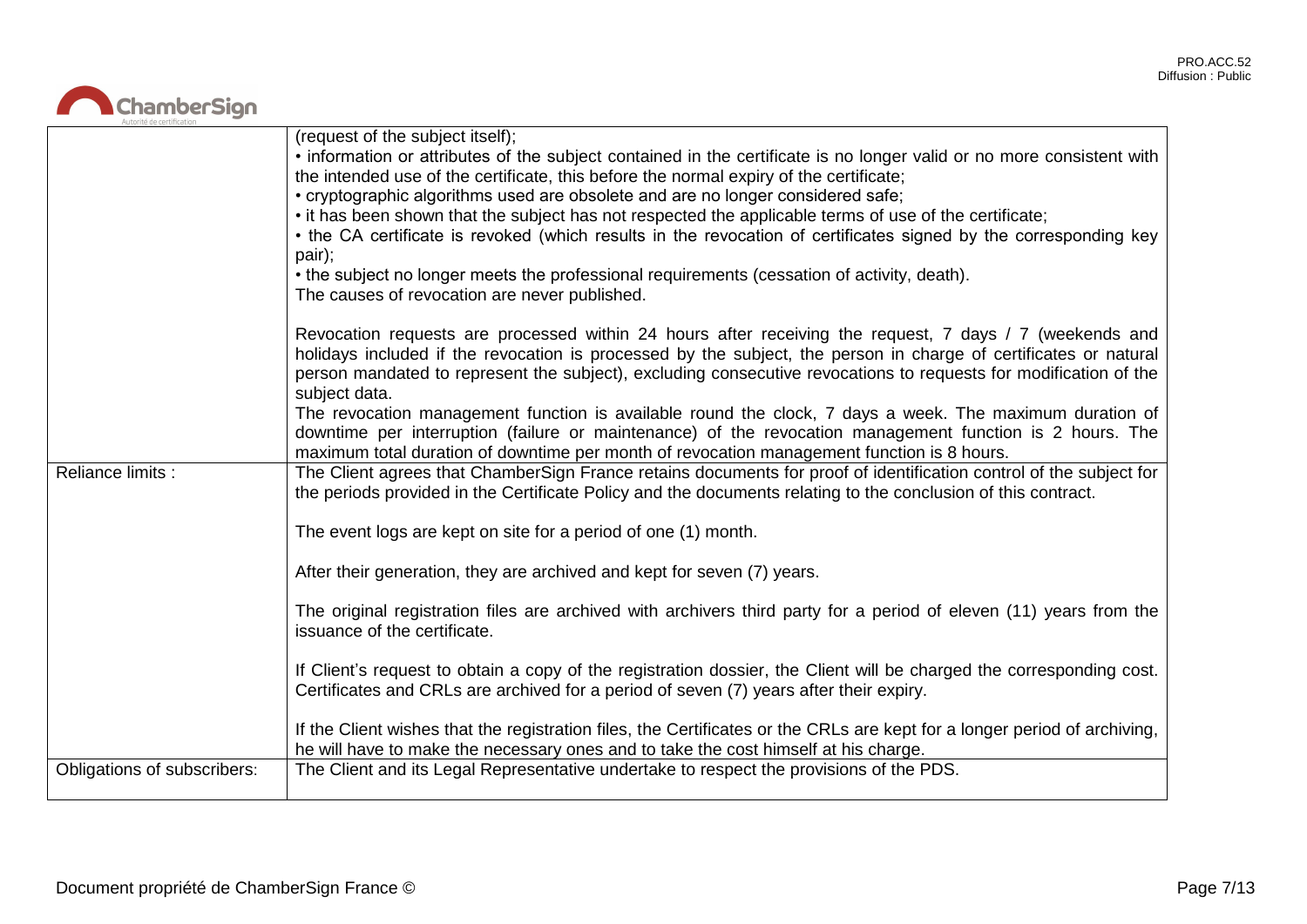

|                                 | The Client and its Legal Representative are responsible for the management of Certificates issued to employees,<br>delegates or agents of Client under the subscription agreement and undertake to ensure that any Certificate's<br>subject violating obligations under the Terms and that no fraud or error is committed. As such, the Client and its<br>Legal Representative will ensure in particular that the leader:<br>- communicates via the contact point identified herein, the information to create the certificate and any changes<br>during the duration of the certificate;<br>- respects the revocation procedure described in Article 9 Revocation of the Certificate;<br>- keeps secret and secure way, confidential data and the physical support of the Certificate.<br>The Client and its Legal Representative undertake to provide all relevant information, accurate and updated for<br>the creation and management of certificates.<br>The Client and its Legal Representative undertake to inform the home Registration Authority of any changes to<br>information contained in the certificate by mail with the required supporting documents without delay. The<br>previous certificate will be revoked and a new certificate containing the updated information will be issued.<br>The Client and its Legal Representative vouch for the accuracy of the information provided and completeness of<br>the supporting documents required for registration of the Certificates.<br>The Client and its Legal Representative recognize and accept that the information provided thereunder are kept<br>and used by ChamberSign France to manage certificates as provided by law and in particular those relating to the<br>protection of personal data.<br>The Client and its Legal Representative acknowledge being informed of the conditions of installation of<br>Certificates ChamberSign France.<br>In particular, the certificate is the subject of a tutorial available on the website of ChamberSign France.<br>The Client and its Legal Representative choose hardware and software offering security in line with their<br>requirements for the installation and protection of Certificates and physical media. |
|---------------------------------|--------------------------------------------------------------------------------------------------------------------------------------------------------------------------------------------------------------------------------------------------------------------------------------------------------------------------------------------------------------------------------------------------------------------------------------------------------------------------------------------------------------------------------------------------------------------------------------------------------------------------------------------------------------------------------------------------------------------------------------------------------------------------------------------------------------------------------------------------------------------------------------------------------------------------------------------------------------------------------------------------------------------------------------------------------------------------------------------------------------------------------------------------------------------------------------------------------------------------------------------------------------------------------------------------------------------------------------------------------------------------------------------------------------------------------------------------------------------------------------------------------------------------------------------------------------------------------------------------------------------------------------------------------------------------------------------------------------------------------------------------------------------------------------------------------------------------------------------------------------------------------------------------------------------------------------------------------------------------------------------------------------------------------------------------------------------------------------------------------------------------------------------------------------------------------------------------------------------------------------------------|
| Certificate status checking     | Acceptors certificates must verify the non-revocation of the certificates on which they will base their confidence.                                                                                                                                                                                                                                                                                                                                                                                                                                                                                                                                                                                                                                                                                                                                                                                                                                                                                                                                                                                                                                                                                                                                                                                                                                                                                                                                                                                                                                                                                                                                                                                                                                                                                                                                                                                                                                                                                                                                                                                                                                                                                                                              |
| obligations of relying parties: | This verification is done by checking the CRL available via the website ChamberSign France. The revoked                                                                                                                                                                                                                                                                                                                                                                                                                                                                                                                                                                                                                                                                                                                                                                                                                                                                                                                                                                                                                                                                                                                                                                                                                                                                                                                                                                                                                                                                                                                                                                                                                                                                                                                                                                                                                                                                                                                                                                                                                                                                                                                                          |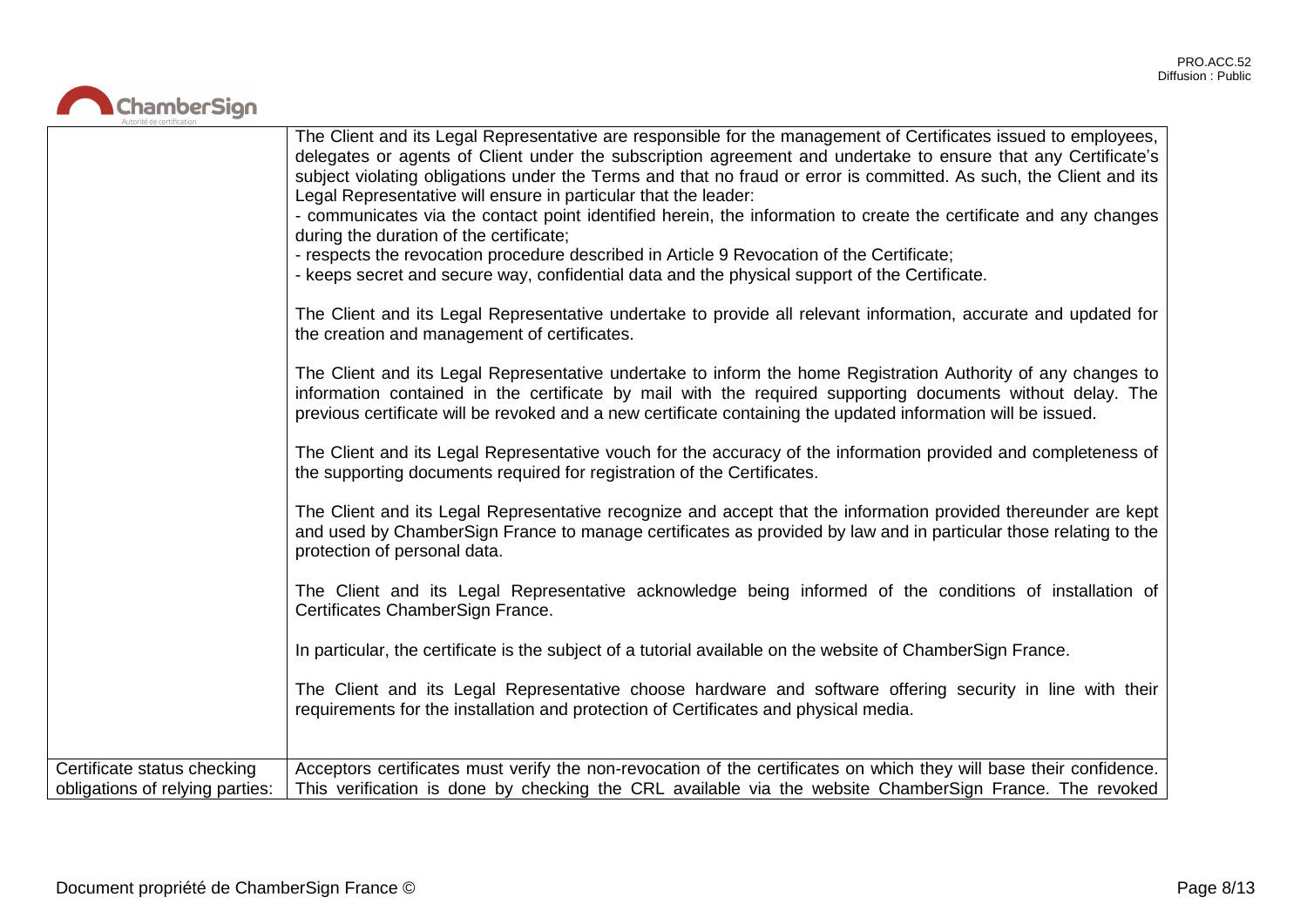

|                                                                  | certificates are still present in the CRL even after their original expiration date. The service is available 24 hours /<br>24 and 7 days / 7 via the website ChamberSign France. The maximum duration of downtime per interruption<br>(failure or maintenance) of the information based on the status of certificates is 4 hours. The maximum total<br>duration of downtime per month of the information function of the status of certificates is 16 hours. |
|------------------------------------------------------------------|---------------------------------------------------------------------------------------------------------------------------------------------------------------------------------------------------------------------------------------------------------------------------------------------------------------------------------------------------------------------------------------------------------------------------------------------------------------|
| Limited warranty and<br>disclaimer / Limitation of<br>liability: | ChamberSign France is responsible for the compliance of its Certificate Policy, the requirements issued by the<br>model of CPS.                                                                                                                                                                                                                                                                                                                               |
|                                                                  | ChamberSign France assumes any harmful consequences resulting from non-compliance with its Certificate<br>Policy by itself or one of its components.                                                                                                                                                                                                                                                                                                          |
|                                                                  | ChamberSign France acknowledges liability in case of proven misconduct or negligence of itself or one of its<br>components, whatever their nature and severity, which would result in reading, alteration or misuse of personal<br>data subjects for fraudulent purposes, these data are contained in transit or in the Certificates management<br>applications.                                                                                              |
|                                                                  | ChamberSign France is responsible for maintaining the security level of the technical infrastructure on which it<br>relies to provide its services.                                                                                                                                                                                                                                                                                                           |
|                                                                  | ChamberSign France can not be held liable for damage caused by use of the Certificate beyond the limits of the<br>authorized use.                                                                                                                                                                                                                                                                                                                             |
|                                                                  | Responsibility of ChamberSign France can not be held liable for inaccurate information due to false declarations,<br>false documents or no information of changes in the situation of the Subject, the Legal Representative, or natural<br>person mandated to represent the subject when creating or valid certificate, which the false declaration, false<br>documents or the omission is intentional or not.                                                |
|                                                                  | ChamberSign France assumes no obligation or responsibility for the consequences of delays in transmission,<br>alteration, errors or loss of any email, letter or document, signed or otherwise authenticated.                                                                                                                                                                                                                                                 |
|                                                                  | ChamberSign France does not in any way be held responsible for the contents of files or transactions signed or<br>authenticated using the certificate, the Client and the subject is only vis-a-vis third parties responsible for the<br>content of these shipments.                                                                                                                                                                                          |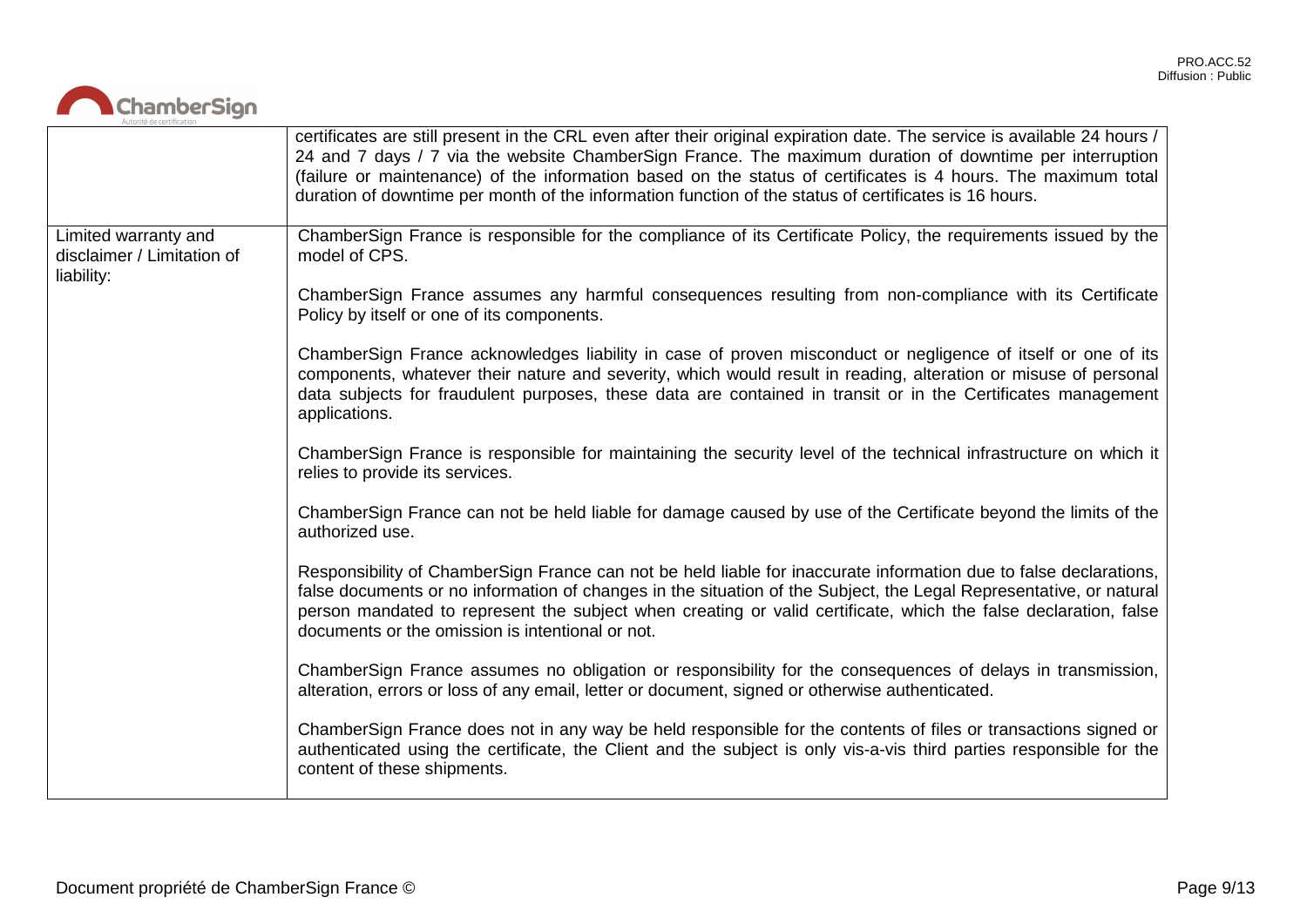

|                                        | ChamberSign France will in no case liable for indirect damage such as, for example, any financial or commercial<br>loss, loss of income or operating, finding their origin or resulting subscription or inherent in the use of certificates<br>issued by ChamberSign France. |
|----------------------------------------|------------------------------------------------------------------------------------------------------------------------------------------------------------------------------------------------------------------------------------------------------------------------------|
|                                        | ChamberSign France assumes no obligation or liability for the use by the Holder of a Certificate not in<br>accordance with the PDS, especially regarding the validity of control procedures certificate during a transaction.                                                |
|                                        | Otherwise, ChamberSign France can not be responsible for phenomena related to normal wear of computer<br>media, including the deterioration of the information given on the said media due to the influence of magnetic<br>fields.                                           |
|                                        | ChamberSign France can not be held liable for such damage related to a disruption or malfunction of services<br>and applications for Certificates User.                                                                                                                      |
|                                        | If the Legal Representative has acquired one or more physical media, ChamberSign France is responsible only<br>for their physical deliverance.                                                                                                                               |
|                                        | Due to the constant evolution of technology and levels of security attached to the standards in force in case of<br>malfunction of the physical media or its associated driver software, the Client must request revocation of the<br>Certificate.                           |
|                                        | ChamberSign France can not be responsible for the use of subject Private Key, who has personal responsibility.<br>Any damage related to the Compromise of the Private Key is the Client.                                                                                     |
|                                        | ChamberSign France can not be held liable due to illicit use of the Certificate once the Client, the Legal<br>Representative, the Certification Agent or the subject has not made a revocation request in accordance with the<br>Terms.                                      |
| Applicable agreements, SPC,<br>PO Box: | The applicable certification policy is published at the following address:<br>https://pc.chambersign.fr/ca3/ChamberSign_France_CA3_RGS.pdf                                                                                                                                   |
| Privacy policy:                        | See Appendix 1                                                                                                                                                                                                                                                               |
| Refund policy:                         | ChamberSign France has subscribed for all of the physical, material and immaterial arising from its business<br>insurance covering the consequences of professional liability.                                                                                               |
|                                        | Under the insurance contract by ChamberSign France, and the limits and conditions of this contract, the subject                                                                                                                                                              |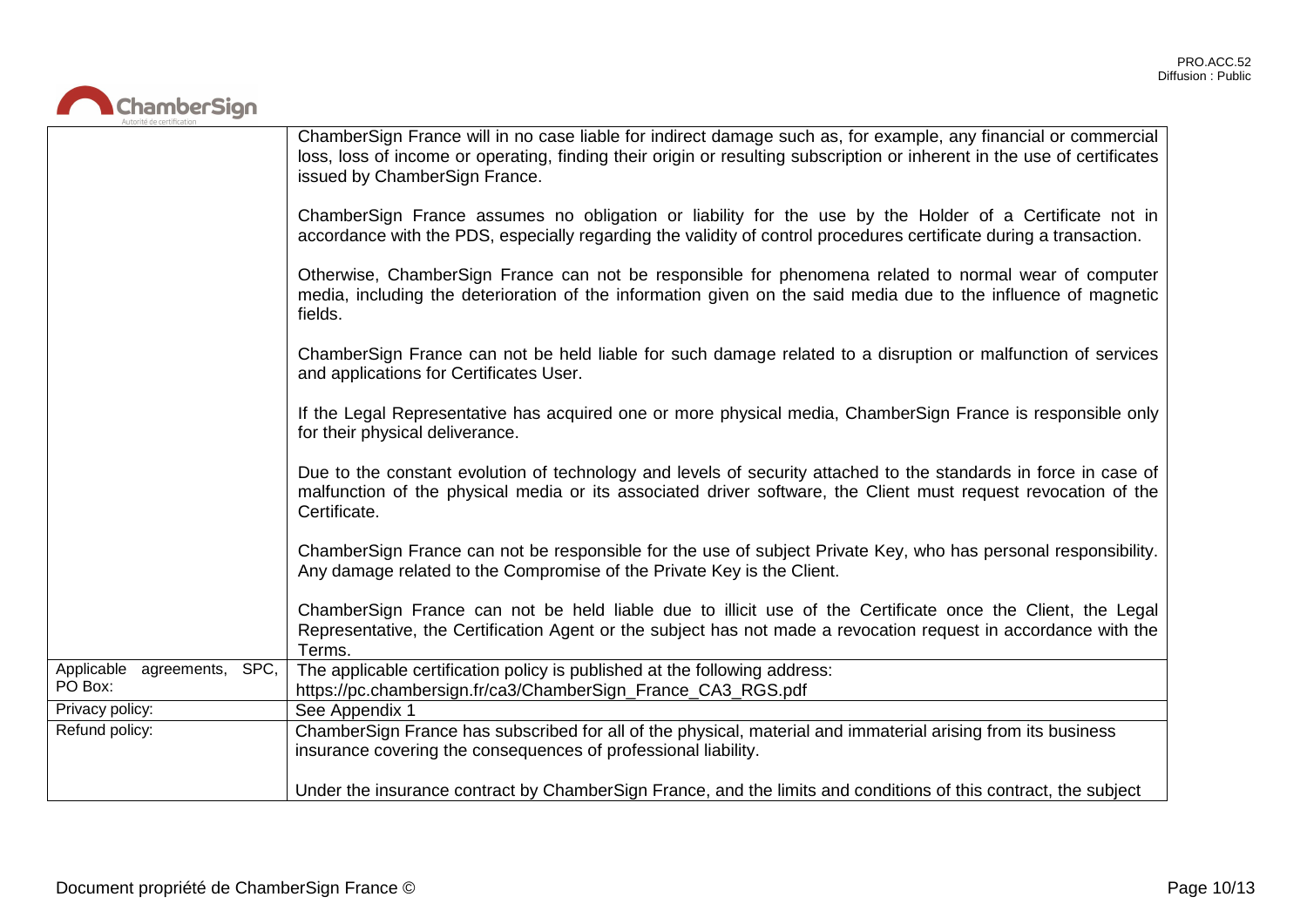

|                                                        | will benefit from the replacement of lost or stolen certificate.                                                                                                                          |
|--------------------------------------------------------|-------------------------------------------------------------------------------------------------------------------------------------------------------------------------------------------|
| Applicable law, complaints and<br>dispute resolution:  | In case of difficulty of any kind and before any legal proceedings, the parties undertake to implement a<br>conciliation procedure.                                                       |
|                                                        | The parties agree to meet at the initiative of either party within eight days from receipt of the letter requesting<br>conciliation meeting.                                              |
|                                                        | The agenda is set by the party that takes the initiative of reconciliation. The decisions, if adopted by mutual<br>agreement, guaranteed.                                                 |
|                                                        | This clause is legally independent of this Agreement. It continues to apply despite the possible invalidity,<br>resolution, termination or extinction of these contractual relationships. |
|                                                        | Otherwise, jurisdiction is assigned to the French courts.                                                                                                                                 |
|                                                        | These Terms are governed by French law.                                                                                                                                                   |
|                                                        | This is so for the substantive rules and the rules of form and this, notwithstanding the places of performance of<br>the substantive or accessory obligations.                            |
| TSP and repository licenses,<br>trust marks and audit: | Certificates issued are qualified at the RGS. The root certificate of the PKI be downloaded from the website<br>ChamberSign.                                                              |
|                                                        | The user can check the fingerprint of the root certificate on the https://www.keymanagement.chambersign.fr<br>secure site or by contacting ChamberSign France by phone.                   |
|                                                        | <b>CRL</b><br>publishing<br>http://crl.chambersign.fr/ca3/ChamberSign_France_CA3_RGS.crl<br>points<br>are:                                                                                |
|                                                        | http://crl.chambersign.tm.fr/ca3/ChamberSign_France_CA3_RGS.crl                                                                                                                           |
|                                                        | <b>The</b><br><b>CA</b><br>certificate<br>following<br>téléchargeableà<br>address:<br>the<br>is.<br>https://pc.chambersign.fr/ca3/ChamberSign_France_CA3_RGS.cer                          |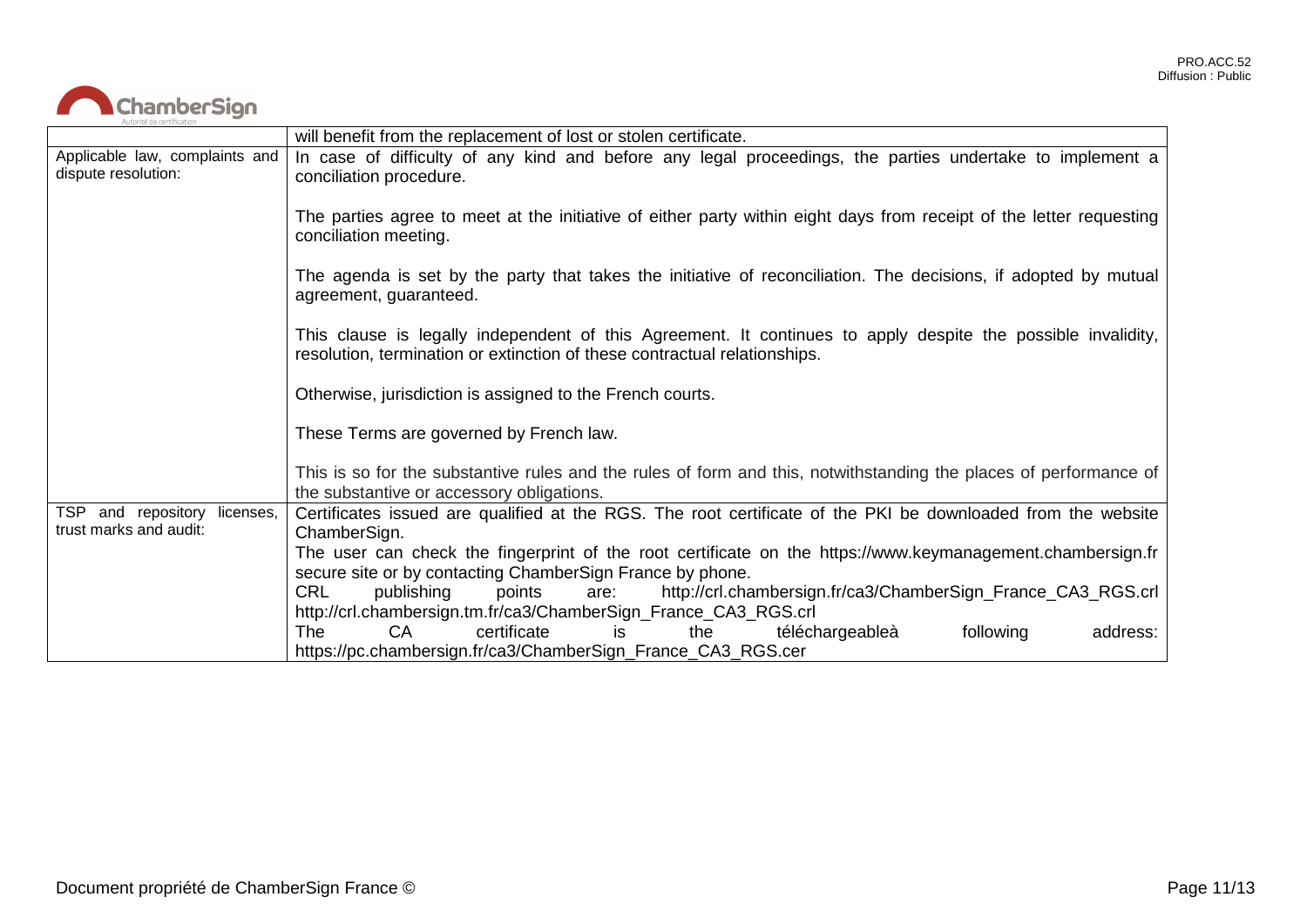

### *1.1.APPENDIX 1. PROTECTION OF PERSONAL DATA*

# **1. PERSONAL DATA**

#### *1.2.1.1 PROCESSING OF PERSONAL DATA*

1. Personal data collected by ChamberSign France for the purpose of the issuing and preservation of the certificates will only be processed for the purposes for which they were collected.

2. ChamberSign France declares and warrants that the personal data collected in the context of the present conditions as well as the treatments for which it is responsible or, as the case may be, as a subcontractor, are processed in accordance with the provisions of Law no. 78-17 of 6 January 1978 relating to data, the files and freedoms (amended by the law N ° 2018-493 of June 20, 2018 relating to data, files and freedoms and various provisions concerning the protection of personal data) and Regulation (EU) 2016/679 of the European Parliament and of the Council of 27 April 2016 on the protection of personal data natural persons with regard to the processing of personal data and the free movement of such data and repealing Directive 95/46 / EC.

3. The Customer, the Legal Representative, the Agent of Certification and the Subject are informed that in accordance with the regulation in force, ChamberSign France, as a data processor, or according to the case, the subcontractor, implements a processing of personal data concerning them with the following conditions:

- the provision of certification services by ChamberSign France;

- the management of the access and the operation of the certification services provided by ChamberSign France;

- identification of the Subject;

- authentication of the Subject;

- the issuance, preservation, renewal and revocation of the Certificates and the keys pairs;

- compilation of statistics and the measurement of quality and the satisfaction of the certification services provided by ChamberSign France.

4. The collected data are mandatory. Otherwise, ChamberSign France will be able to provide the certification services.

5. ChamberSign France ensures the confidentiality and the security of data collected within the framework of the present ones. Nevertheless, the data contained in the Certificate are by nature public.

6. The data processed by ChamberSign France are not transferred outside the European Union.

7. The collected data are only intended for the authorized services of ChamberSign France. These data could be transmitted to the technical operator of ChamberSign France, which respects the same policy of confidentiality as ChamberSign France. The data are hereby preserved for the duration of the article 22.

8. The Legal Representative, the Certification Agent and the Subject are informed by these general conditions of use that they have a right of access, rectification, deletion, limitation of